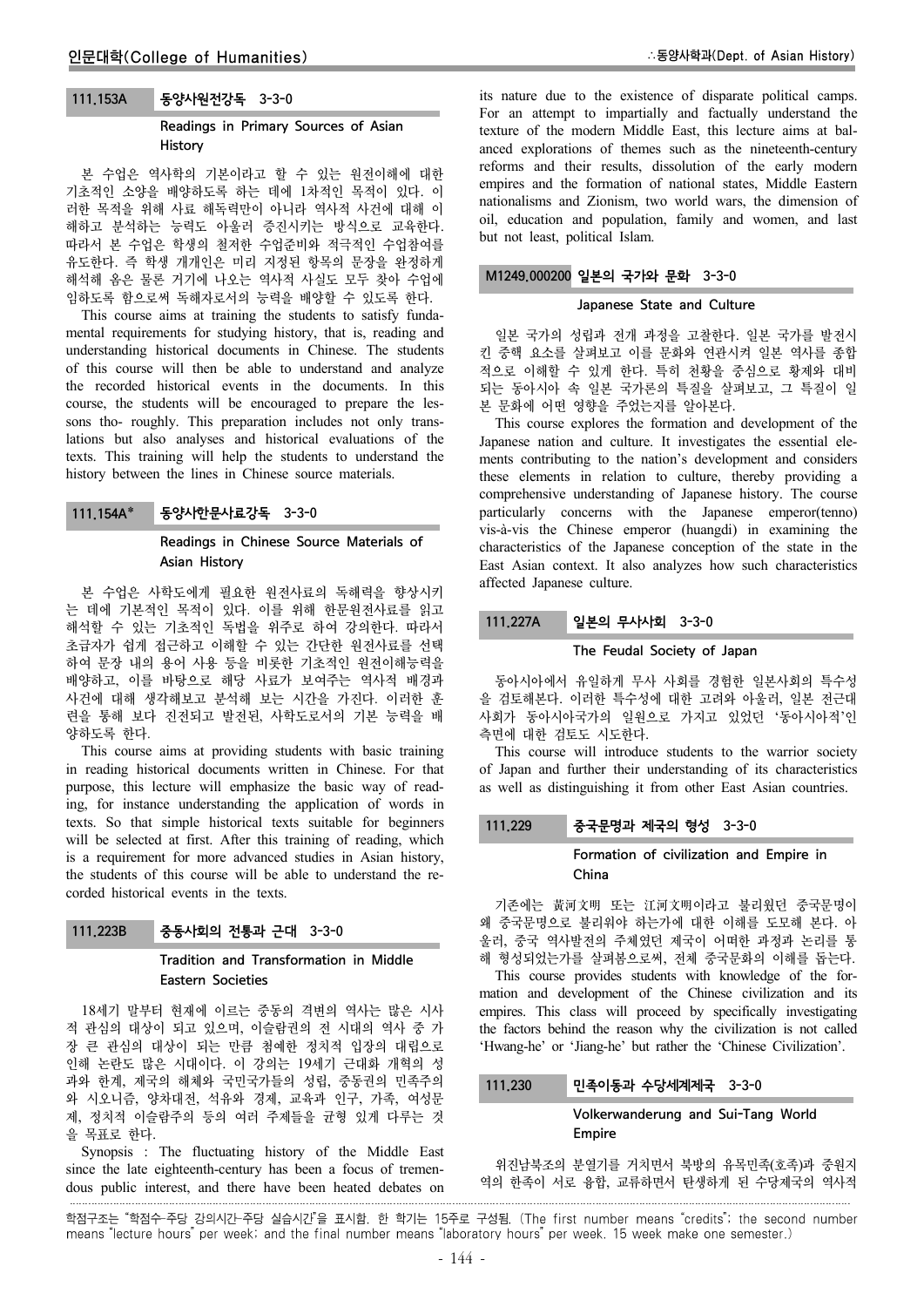성격을 주로 민족이동과 민족융합이라는 관점을 통해 이해해본다.

This course provides students with knowledge of the formation and development of the Sui-Tang World Empire by considering the viewpoint of volkerwanderung and surveying the interrelationship between nomads and the Han race.

### 111.231 전통중국의 사상과 종교 3-3-0

#### Thought and Religion in Traditional China

제자백가 ․ 현학 ․ 이학 ․ 양명학 ․ 고증학 등을, 해당 사회의 구조적 인 맥락 속에서 다룸으로써, 사상이나 종교가 구체적인 역사적 힘 으로 전화되는 과정을 심도 있게 다룬다. 또한, 불교와 도교 등의 거대종교 뿐만 아니라, 중국 사회 이해에 필수적인 비밀결사(회당 ․ 교문 등)의 이념적 기반이 되었던 다양한 중국 민간신앙에 대한 이해를 통해 중국사회의 또 다른 측면에 대한 이해를 도모한다.

This course provides students with knowledge of the process on how thought and religion were transformed into a historical force in China.

# 111.232 근세무슬림제국과 그 유산 3-3-0

# The Early Modern Muslim Empires and Their Legacy

이 강의는 대표적인 근세 무슬림 제국으로 간주되는 오스만제 국의 통사를 주된 줄거리로 하면서 정치체제, 군사기구의 변천, 경 제구조, 사회조직 및 엘리트와 대중문화 전반을 종합적으로 살펴 보는 것을 목표로 한다. 여기에 이란의 사파비 제국, 인도의 무굴 제국의 역사적 전개에서 나타나는 공통점과 차이점을 살펴보고, 이들 제국이 그 이후의 무슬림 세계의 현대적 재구성에 어떠한 영 향을 미쳤는지를 살펴보기로 한다.

This course focuses on the outline of the Ottoman empire which is considered the most prominent of early modern Muslim empires, while aiming at having students comprehensively understand the political system, the evolution of military institutions, economic structures, social organization, and the nature of elite and mass culture. It will also make comparisons with the history of the Safavid and Mughul empires and explore the legacy of these great empires in the modern remaking of the Muslim world.

# M1249.000100 중앙아시아사 논저강독 3-3-0

# Readings for the Study of Central Asian History

중앙아시아의 역사에 관한 국내에서의 연구는 매우 일천하고 따라서 한국어로 된 연구문헌들 역시 충분치 않은 것이 현실이다. 따라서 중앙아시아사에 관한 보다 심층적인 이해를 위해서 외국에 서 이루어진 중요한 연구서나 논문을 선별하여 읽는 것은 매우 중 요하다. 본 강의는 중앙아시아사 분야에서 영어, 중국어, 일본어 등으로 된 중요한 연구 성과를 원문으로 읽고 토론함으로써 이 분 야에 대한 심층적인 이해를 도모하고자 한다.

The study on Central Asian history in Korea are not sufficiently accumulated because of the shortness of its tradition. So it is very difficult to find suitable works for the students to read, and in this sense, the works of foreign scholars, especially written in English, Chinese or Japanese are indispensible. This course will select and discuss important studies written in these languages, which would enhance the understanding of the students in the history of Central Asia.

# 111.326 일본근대국가의 성립과 전개 3-3-0

### Formation and Unfolding of the Modern State in Japan

강의 제목에도 나와 있듯이, 후발 제국주의 국가였던 일본이 근 대 동아시아, 나아가 세계사에 끼친 영향을 '국가'의 역할에 중점을 두어 검토해본다. 아울러, 일본이 여러 다양한 가능성 속에서 군국주 의적인 길로 나아갈 수밖에 없었던 원인에 대해서도 검토해본다.

This course considers the formation and development of the modern state in Japan through analyses on how it was transformedinto Militarism.

# 111.327 동양사특강 3-3-0

### Topics in Asian History

<동아시아 국제질서의 형성과 전개>가 주로 당대까지의 동아시 아를 심도 있게 다루고자 한 과목이라면, 본 과목은 송대 이후 특 히 명청대 중국 사회의 발전을 다양하게 접근해보고자 한다. 명청 대 사회의 지배 계층이었던 신사(紳士)의 존재양태와 다양한 사회 적 기능, 그리고 과거 합격에 의해 주로 형성되었던 신사와는 다 른 경로를 통해 엘리트의 지위에 올랐던 다양한 사회계층 혹은 집 단에 대하여 살펴본다.

This course introduces students to the most recent academic results in the field of East Asian history. Current subjects and issues are highlighted, commented and studied.

# 111.329 동남아시아 근대와 제국주의 3-3-0

#### Modern Southest Asia and Imperialism

스페인, 네덜란드, 영국 등의 진출과 이에 대응한 동남아시아 제국의 역사를 다양한 측면에서 고찰한다. 특히 제국주의 국가의 성격에 따라 그 식민지의 대응이 어떻게 달랐으며, 역으로 식민지 의 존재양태에 따라 제국주의 국가의 정책이 어떻게 달랐는가를 다양한 사례를 통해 비교분석함으로써, 동남아시아 각국의 제국주 의에 대한 대응의 다양성과 공통성을 발견할 수 있도록 한다.

We will investigate the Imperialism in modern South-East Asia by examining the impacts and responses existent between the imperialists and their colonies.

# 111.330 사대부사회의 성립과 신유학 3-3-0

### Formation of the Literati Society and Neo-Confucianism

과거제도의 확립과 궤를 같이하여 등장한 사대부계층의 존재양 태와 성격을 검토함과 동시에, 사대부가 계층으로서 성립하는 데 결정적인 요소의 하나였던 신유학(=주자학)에 대한 이해를 꾀한다. 신유학에 대한 이해는 비단 송대의 역사적 성격에 대한 이해뿐만 아니라 여말선초의 한국사 이해에도 크게 기여할 것이다.

This course will help students understand the formation of the Literati and Neo-confucianism, focusing on their significance in Song China.

### 111.331 신사와 중국사회 3-3-0

#### The Gentry and Chinese Society

명청대 중국사회의 지배계층이었던 신사층을 그 존재양태, 사회 적 기능(순기능과 역기능을 포함한), 사회적 영향, 그리고 신사층 의 근대적 전개 등의 측면에서 다양하게 고찰한다.